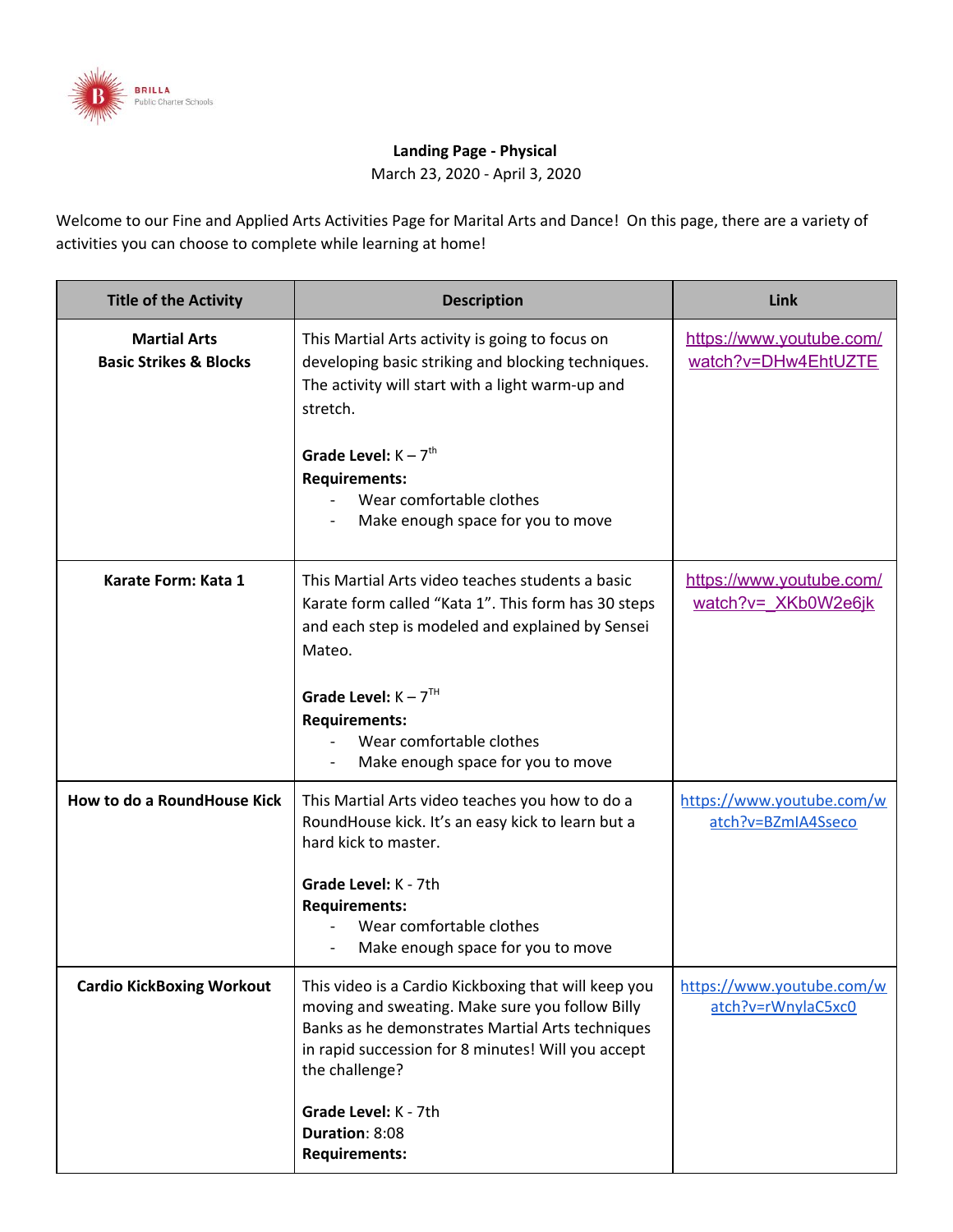

|                                                     | Wear comfortable clothes<br>Make enough space for you to move                                                                                                                                              |                                                     |
|-----------------------------------------------------|------------------------------------------------------------------------------------------------------------------------------------------------------------------------------------------------------------|-----------------------------------------------------|
| <b>Human Alphabet Game</b><br><b>Creative Dance</b> | Can you make letters with your whole body?<br>Let's see if you can make it to the letter Z!<br>Click the link to the secondary page for more<br>directions to complete this activity.                      | <b>Human Alphabet Game</b><br><b>Secondary Page</b> |
|                                                     | Grade Level: $K - 7TH$                                                                                                                                                                                     |                                                     |
| <b>Fortnite Dance Workout</b><br>Dance Workout      | It's time to strengthen our muscles. Do you have<br>what it takes to do the Fortnite Dance Workout?<br>Play the video and follow along! Parents you can                                                    | <b>Fortnite Dance Workout</b><br>Video              |
|                                                     | join too!<br>Grade Level: $K - 7TH$<br>Duration: 4:59<br><b>Requirements:</b><br>Wear comfortable clothes.<br>Make enough space for you to move.<br>Drink plenty of water during and after the<br>workout. |                                                     |

| $\mathsf{p}$ i a d $\mathsf{p}'$ GdY<br><b>Creative Dance</b> | Let's practice jumping. GdY" the word "Mom"<br>out loud and 1 a d every time you say a letter.<br>Try to jump and spell a different word.<br>Click the link to the secondary page for more<br>directions to complete this activity. | Jump & Spell<br><b>Secondary Page</b><br>M    |
|---------------------------------------------------------------|-------------------------------------------------------------------------------------------------------------------------------------------------------------------------------------------------------------------------------------|-----------------------------------------------|
|                                                               | Grade Level: $K - 7TH$                                                                                                                                                                                                              |                                               |
| <b>Ba</b> U; i a a m6 YUF8 UbWY<br>Dance Workout              | It's time for the Gummy Bear Dance! Follow<br>along with the video and let's see if you are a<br>gummy bear!                                                                                                                        | Just Dance: I am a<br><b>Gummy Bear Video</b> |
|                                                               | Grade Level: $K - 7TH$<br>Duration: 2:30<br><b>Requirements:</b><br>Wear comfortable clothes.<br>Make enough space for you to move.<br>Drink plenty of water during and after the                                                   |                                               |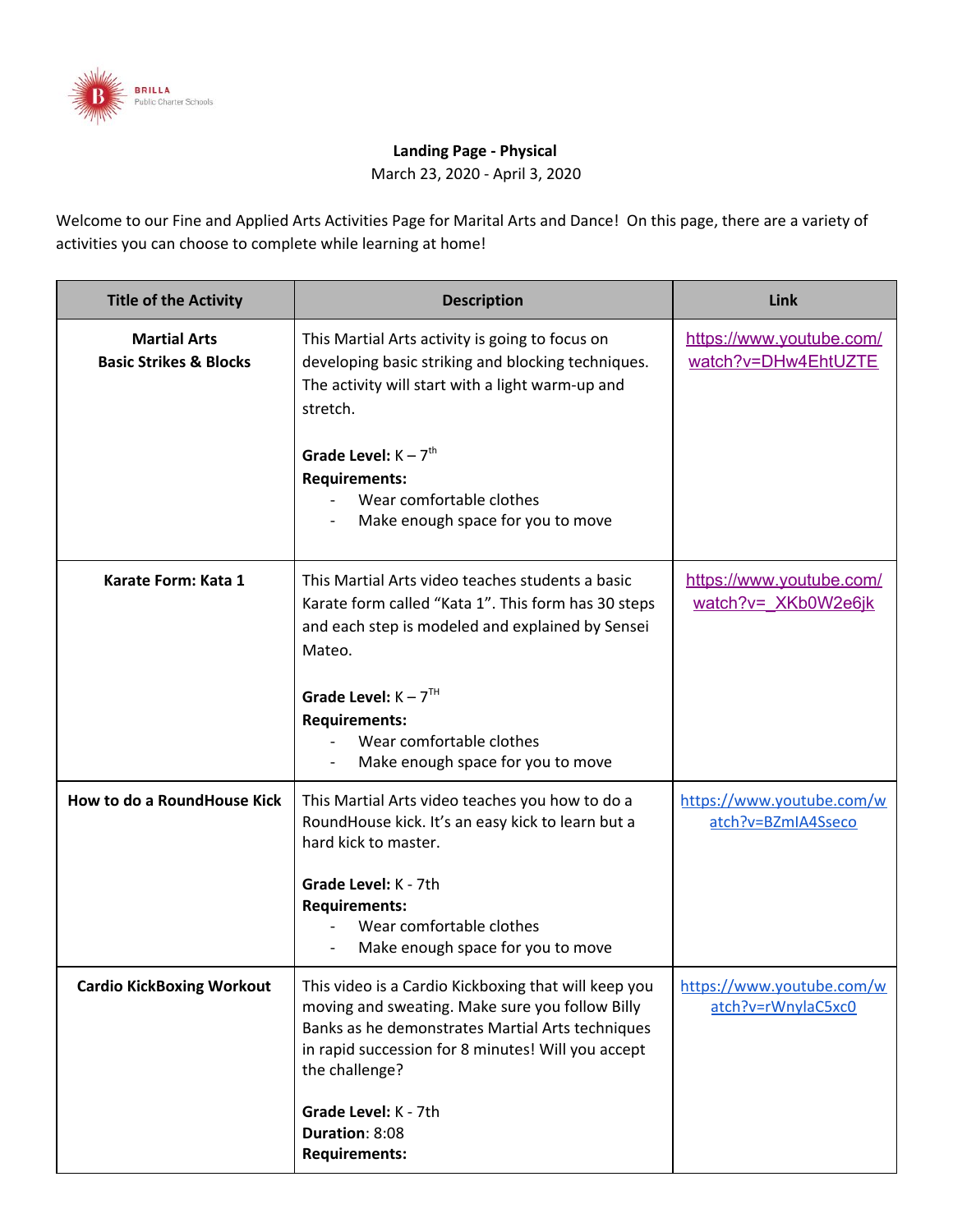

|                                               | workout.                                                                                                                                                                                                                                                                                                                                                                                                                                                                                      |                                                                      |
|-----------------------------------------------|-----------------------------------------------------------------------------------------------------------------------------------------------------------------------------------------------------------------------------------------------------------------------------------------------------------------------------------------------------------------------------------------------------------------------------------------------------------------------------------------------|----------------------------------------------------------------------|
| A]ffcf; Ua Y<br>Creative movement             | Have you ever played Simon Says?<br>Well, this is similar to that! But there's no<br>talking, so you have to pay extra attention!<br>Grade Level: Any<br>Click the link to the secondary page for the<br>directions to complete this activity.                                                                                                                                                                                                                                                | <b>Mirror Game directions:</b><br><b>Secondary page</b>              |
| ?]Xn6cd8UbWYUcb[ °<br>Dance workout           | Have you been sitting all day and want to get<br>up and dance!? Here's all your favorite songs<br>mashed together into one video with some<br>awesome dance moves!<br><b>CHALLENGE!:</b><br>Take a video of you and a parent/ brother/ sister<br>doing your favorite dance from the video! Send it<br>to Ms. Starace at 347-996-9053<br>Grade Level: Any<br><b>Duration: 34 minutes</b><br><b>Requirements:</b><br>Wear comfortable clothes<br>Have fun!<br>Make enough space for you to move | <b>KIDZ BOP dance along!</b>                                         |
| : Ua ]`m̈7 UfX]c K cf_ci ĥ<br>Cardio exercise | It's time for some exercise!<br>Just because your home doesn't mean you<br>can't get some cardio in!<br>Here's a 10 minute video to get your heart rate<br>going with everyone at home!<br>Grade Level: Any<br><b>Requirements:</b><br>Wear comfortable clothes<br>Have fun!<br>Make enough space for you to move<br>$LZk b X/j$ , aM{tuZn_innxtn  $x$ n  b<br>$\overline{\phantom{a}}$<br>$tn$ $\rightarrow$ Z', ZMb `ynV yUWZ_nn{nxy ZMIZxyE                                                | <b>Family Fun Cardio</b><br><b>Workout</b>                           |
| GdcHjb[<br>Dance Technique                    | Hey dancers let's work on our turns but first<br>let's practice spotting!<br>The video will give you some tips one spotting<br>so you won't get dizzy while turning.<br>Grade Level:K-7<br><b>Requirements</b>                                                                                                                                                                                                                                                                                | https://www.youtube.com/<br>watch?v=RDF1NggVIv8&f<br>eature=youtu.be |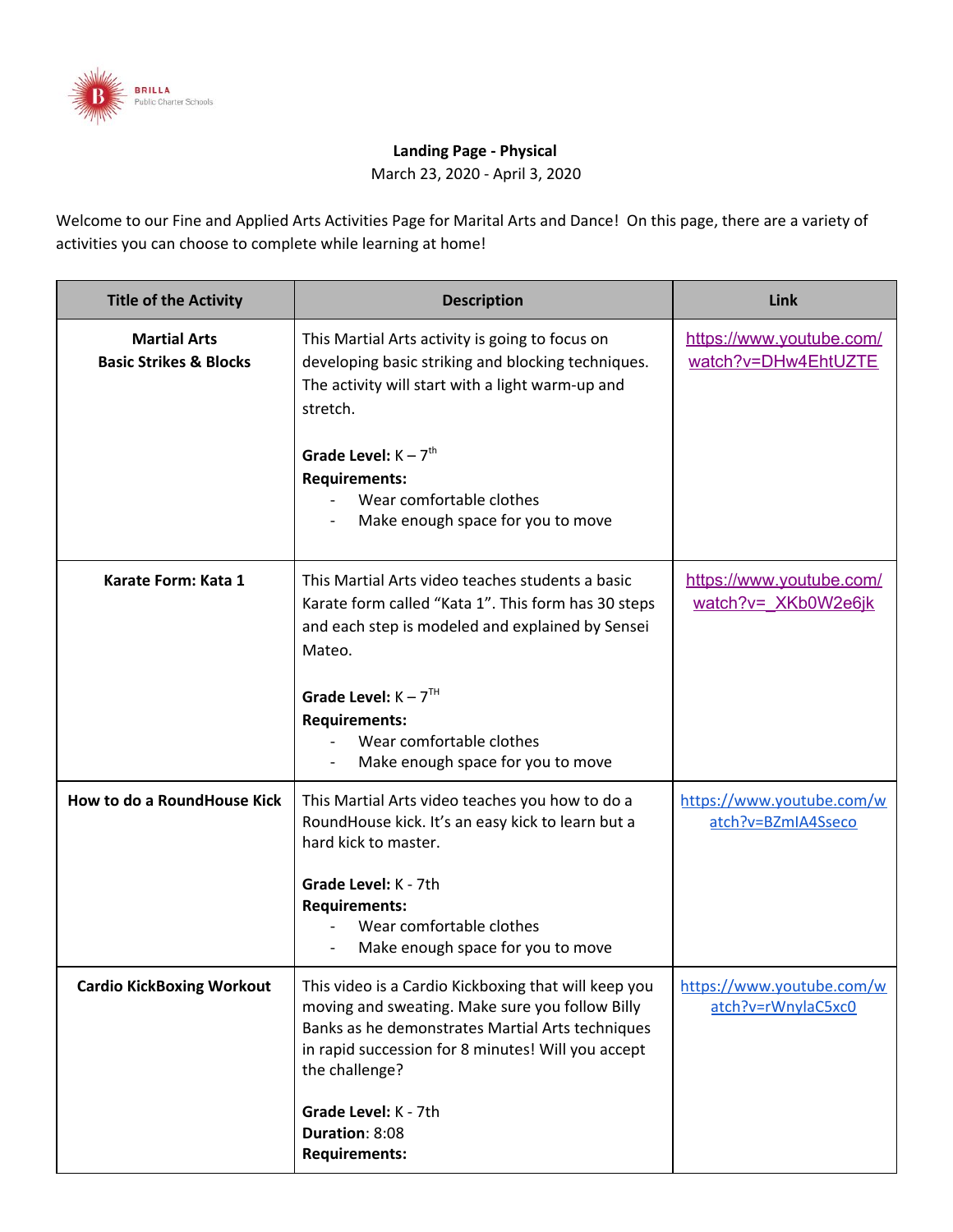

|  | Wear comfortable clothes<br>Have fun!<br>Make enough space for you to move<br><i>ŁZk bl</i> X <i>_ j " aM[{tuZ n__jnnx tn  →Z nl b</i><br>$\frac{1}{2}$ tn  $\frac{1}{2}$ $\frac{1}{2}$ $\frac{1}{2}$ $\frac{1}{2}$ $\frac{1}{2}$ $\frac{1}{2}$ $\frac{1}{2}$ $\frac{1}{2}$ $\frac{1}{2}$ $\frac{1}{2}$ $\frac{1}{2}$ $\frac{1}{2}$ $\frac{1}{2}$ $\frac{1}{2}$ $\frac{1}{2}$ $\frac{1}{2}$ $\frac{1}{2}$ $\frac{1}{2}$ $\frac{1}{2}$ $\frac{1}{2}$ $\frac{1}{2$ |  |
|--|------------------------------------------------------------------------------------------------------------------------------------------------------------------------------------------------------------------------------------------------------------------------------------------------------------------------------------------------------------------------------------------------------------------------------------------------------------------|--|
|--|------------------------------------------------------------------------------------------------------------------------------------------------------------------------------------------------------------------------------------------------------------------------------------------------------------------------------------------------------------------------------------------------------------------------------------------------------------------|--|

| 7\ UJbYg Hi fbg<br>Dance Technique | Chaines turn the basic turn where you add can<br>also work on spotting.                                                                                                                                                                                                                           | https://youtu.be/UKeXDm<br>VFz18                |
|------------------------------------|---------------------------------------------------------------------------------------------------------------------------------------------------------------------------------------------------------------------------------------------------------------------------------------------------|-------------------------------------------------|
|                                    | Grade Level: K-7<br><b>Requirements</b><br>Wear comfortable clothes<br>Have fun!<br>Make enough space for you to move<br>$LZk bX/j$ , aM{tuZn_jnnxtn  $\neg Z$ nl b<br>$tn$ $\rightarrow$ $Z$ , $Z$ $N$ $db$ $\rightarrow$ $yn$ $M$ $y$ $L$ $N$ $Z$ $m$ $Y$ $M$ $Z$ $N$ $R$ $Z$ $N$ $R$ $T$       |                                                 |
| $H^{\text{}}_{\text{}}$ Hc $^{-}$  | Something new challenge<br>Learn the simple dance by watching the video.<br>Create a video of you and your family doing the<br>dance! I can't wait to see your post!                                                                                                                              | https://www.youtube.com/<br>watch?v=pBJeVpfr4W0 |
|                                    | Grade Level:K-7<br><b>Requirements</b><br>Wear comfortable clothes<br>Have fun!<br>Make enough space for you to move<br>$LZk b X/j$ , aM{tuZn_jnnxtn  $xZn l b$<br>$tn$ $\rightarrow$ $Z$ , $Z$ $\land$ $db$ $\land$ $y$ $y$ $\land$ $MZ$ $nn$ $nx$ $y$ $Z$ $\land$ $dZ$ $x$ $y$ $E$<br>Mr. Cecil |                                                 |
| Acfb]b[ 'GIfYHWYg'                 | First Thing To Do When You Wake Up!<br>Follow along to these basic self-space<br>workouts in your home to give you the energy                                                                                                                                                                     | https://www.youtube.com/<br>watch?v=ALrdpsWYoJs |
| Mci; ch $H$ $\lg$                  | you need to start your day!                                                                                                                                                                                                                                                                       |                                                 |
| !Af"FYUXcb'                        | Grade level: K-7th<br><b>Requirements</b><br>-Sweatpants, shorts, any workout clothes<br>-Waterbottle<br>-A workout partner (if you can)<br>-Be mindful what type of floor you're on if<br>you're wearing socks/barefoot or sneakers                                                              |                                                 |